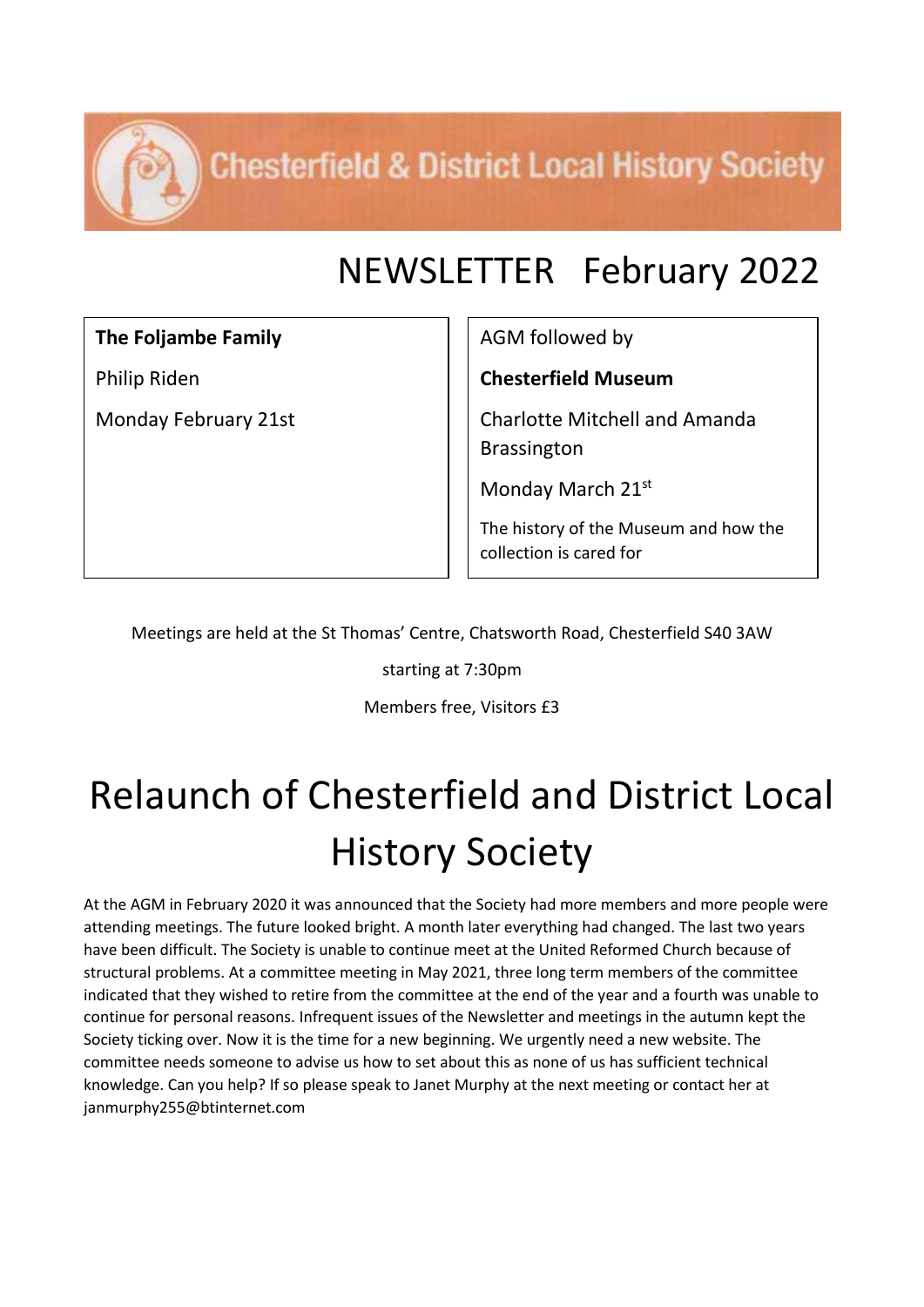## New Square 3

Additional information about 87 New Square has been discovered since the issue of part 2. Following the death of William Waller in 1857 the house was occupied by his son Robert until his death in 1870. In 1881 it was occupied by Dr Manson before becoming the Chesterfield and District Club – a political and social club. The Post Office acquired the building to be used as the telephone exchange until the Post Office was extended in 1927 and then it was occupied by the Borough Treasurer's Department until the Town Hall was built.

In 1830 the properties on the west of New Square and the corner with West Bars were offered for sale. Lot 3 was the Star and Garter occupied by Charles Allsop. It consisted of a house, yard, gardens and out buildings together with a house fronting New Square: there were entrances to the yard from New Square and West Bars. The purchaser was Thomas Renshaw. The earliest directory entry for the Star and Garter was in 1818 but in the 1790s Allsop was listed as a victualler possibly in the same property.



In 1935 it was owned by Scarsdale Brewery who sought to transfer the licence to a new public house, the Walton, on St Augustines Road which opened in 1937.The Star and Garter was then sold to the council who demolished it and cleared the buildings at the top of the yard to allow the construction of Rose Hill enabling access to the new Town Hall. John Dent opened his chemist's shop in 1903; later offering the services of an optician. In 1914 cameras were offered for sale. The remaining buildings on the west of New

Square and the corner with West Bars were demolished to make way for a four storey building with Dents pharmaceutical retail premises on the ground floor. The photography department was on the floor above, the rest of the space being occupied by offices. Dents pharmacy department moved to Saltergate in 2021.

The construction of the Lancashire and East Coast Railway blocked the access to Queen's Park from West Bars. The demolition of the Bird in Hand and the White Horse Inn to make way for the Hotel Portland enabled a new road, Park Road, to be constructed connecting New Square and Queen's Park.

The burgage plots on the south side of New Square were narrower than those on the north side and the buildings were smaller. Originally they were dwellings and their yards extended down to the River Hipper. Over time they became commercial premises and the yards were filled with other buildings.



The first yard was Froggatts Yard, the entrance has been filled in to form a barbers. As late as the 1830s this was described as one of the healthiest and most respectable yards in Chesterfield. In the yard were a lace factory, the chapel belonging to the Independents (until 1823) and a school. The arrival of the railway in the town in 1841 brought great changes. The population in the yard rose from 97 to 241 between 1851 in an additional six properties.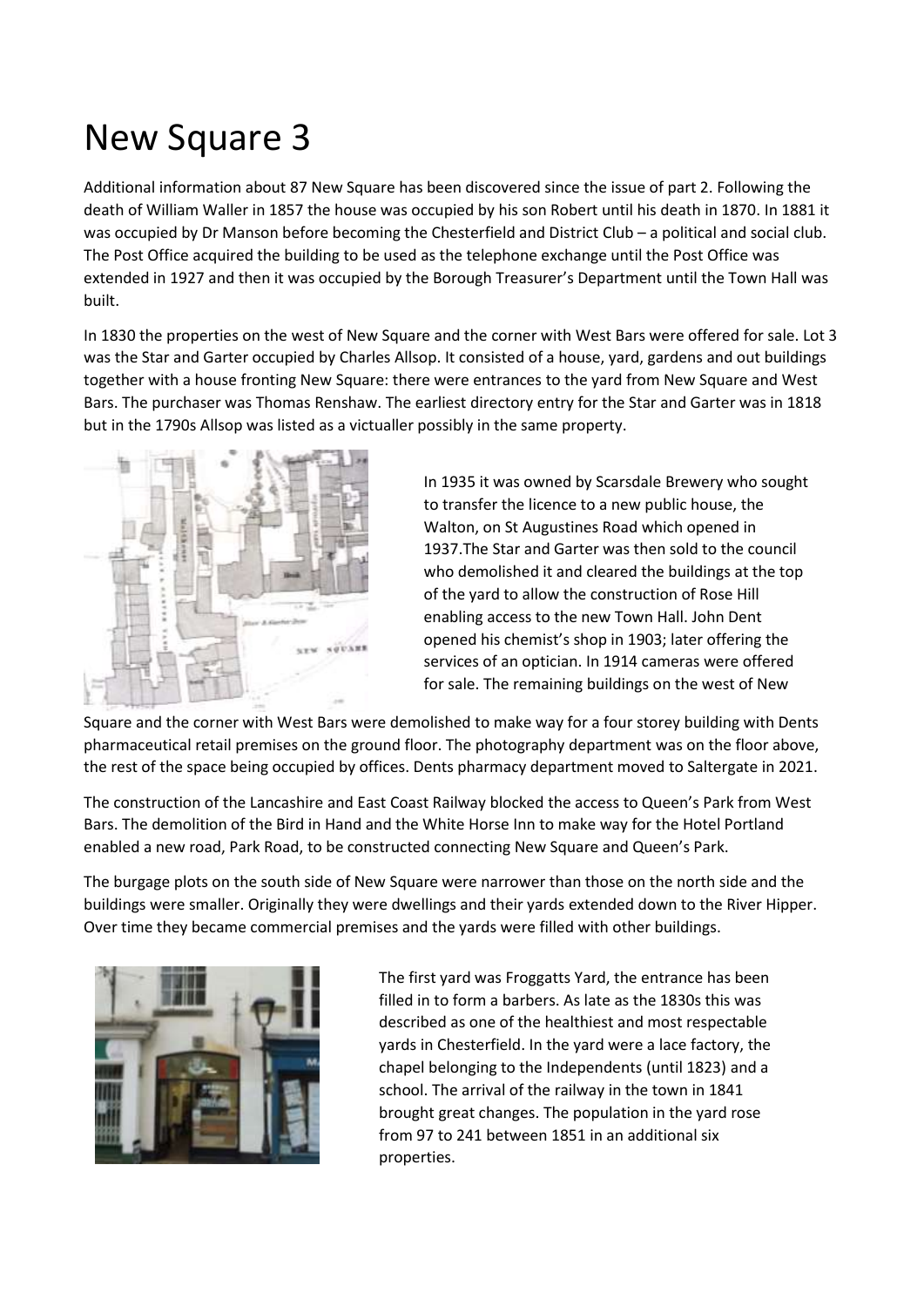Froggatts Yard was now notorious, the presence of the Travellers Rest beer the lodging house between 1857 and 1869 didn't help matters. To make way for the new Park Road the lower west side of the yard was demolished, including the chapel which had been converted into a lodging house with 82 occupants in 1891, mostly of whom were single men. The Peacock existed as an inn in 1818 but it looked very different. The timber frame was revealed as the result of a fire in 1974. At that time there was a proposal to redevelop the town centre which would have resulted in the demolition of buildings on Low Pavement including the





Peacock. Excavations on the site revealed a timber framed building dating back to the 16<sup>th</sup> century and there were at least two earlier buildings on the site. Two bays of the building survive although there was likely to have been another bay. After restoration the building became the Tourist Information Centre from 1981 until 2002. It stood empty for a while before becoming Peacocks coffee lounge.

In 1829 John Bradbury Robinson opened his chemists shop in the building immediately east of the Peacock. Ten years later he began manufacturing pill boxes at Brampton leaving the shop on Low Pavement where his son William ran his drapery business.

Next after the Robinson's property was Princes Court. John Prince had lived in a house with seven rooms near the bottom of the yard. In 1911 this was occupied by seven people. The other 13 houses which were mostly two up and two down were described as being dilapidated and without adequate ventilation. 58 people were housed in them. They shared one tap in the yard and only six had wcs. The larger house had both. Living conditions inn Princes Court were the worst to be found jn the yards below Low Pavement.

The properties in Princes Court were demolished in the 1970s to make way for the entrance to the Pavements Shopping Centre. For the properties eastwards the frontages were retained with the development behind. The opening adjoining the Crown and Cushion was originally the entrance to Wheeldon Lane.



The name Crown and Cushion dates back to at least 1838, before that it was known as the Wheatsheaf, the name change was probably because of confusion with another Wheatsheaf on and the confusion of the contract of the contract of the contract of the contract of the contract of the contract of the contr Packer's Row. Eventually the inn was the property of William Stones Ltd. and it was rebuilt in William Stones house style in 1930.